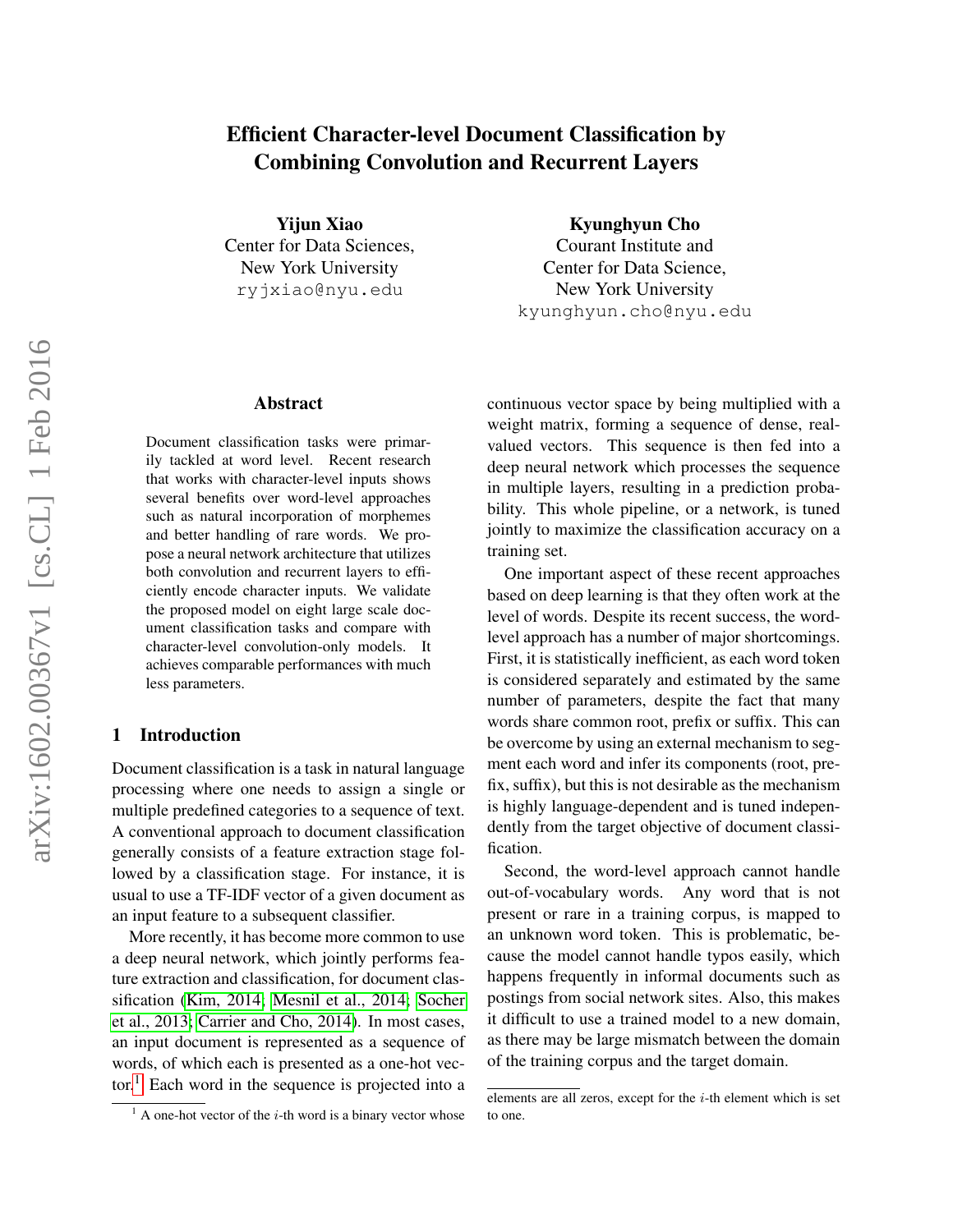Recently this year, a number of researchers have noticed that it is not at all necessary for a deep neural network to work at the word level. As long as the document is represented as a sequence of one-hot vectors, the model works without any change, regardless of whether each one-hot vector corresponds to a word, a sub-word unit or a character. Based on this intuition, Kim et al. [\(Kim et al., 2015\)](#page-8-4) and Ling et al. [\(Ling et al., 2015\)](#page-8-5) proposed to use a character sequence as an alternative to the word-level one-hot vector. A similar idea was applied to dependency parsing in [\(Ballesteros et al., 2015\)](#page-8-6). The work in this direction, most relevant to this paper, is the character-level convolutional network for document classification by Zhang et al. [\(Zhang et al.,](#page-9-0) [2015\)](#page-9-0).

The character-level convolutional net in [\(Zhang et](#page-9-0) [al., 2015\)](#page-9-0) is composed of many layers of convolution and max-pooling, similarly to the convolutional network in computer vision (see, e.g., [\(Krizhevsky](#page-8-7) [et al., 2012\)](#page-8-7).) Each layer first extracts features from small, overlapping windows of the input sequence and pools over small, non-overlapping windows by taking the maximum activations in the window. This is applied recursively (with untied weights) for many times. The final convolutional layer's activation is flattened to form a vector which is then fed into a small number of fully-connected layers followed by the classification layer.

We notice that the use of a vanilla convolutional network for character-level document classification has one shortcoming. As the receptive field of each convolutional layer is often small (7 or 3 in [\(Zhang](#page-9-0) [et al., 2015\)](#page-9-0),) the network must have many layers in order to capture long-term dependencies in an input sentence. This is likely the reason why Zhang et al. [\(Zhang et al., 2015\)](#page-9-0) used a very deep convolutional network with six convolutional layers followed by two fully-connected layers.

In order to overcome this inefficiency in modeling a character-level sequence, in this paper we propose to make a hybrid of convolutional and recurrent networks. This was motivated by recent successes of applying recurrent networks to natural languages (see, e.g., [\(Cho et al., 2014;](#page-8-8) [Sundermeyer et](#page-8-9) [al., 2015\)](#page-8-9)) and from the fact that the recurrent network can efficiently capture long-term dependencies even with a single layer. The hybrid model processes

an input sequence of characters with a number of convolutional layers followed by a single recurrent layer. Because the recurrent layer, consisting of either gated recurrent units (GRU, [\(Cho et al., 2014\)](#page-8-8) or long short-term memory units (LSTM, [\(Hochre](#page-8-10)[iter and Schmidhuber, 1997;](#page-8-10) [Gers et al., 2000\)](#page-8-11), can efficiently capture long-term dependencies, the proposed network only needs a very small number of convolutional layers.

We empirically validate the proposed model, to which we refer as a convolution-recurrent network, on the eight large-scale document classification tasks from [\(Zhang et al., 2015\)](#page-9-0). We mainly compare the proposed model against the convolutional network in [\(Zhang et al., 2015\)](#page-9-0) and show that it is indeed possible to use a much smaller model to achieve the same level of classification performance when a recurrent layer is put on top of the convolutional layers.

## 2 Basic Building Blocks: Neural Network Layers

In this section, we describe four basic layers in a neural network that will be used later to constitute a single network for classifying a document.

## <span id="page-1-1"></span>2.1 Embedding Layer

As mentioned earlier, each document is represented as a sequence of one-hot vectors. A one-hot vector of the i-th symbol in a vocabulary is a binary vector whose elements are all zeros except for the  $i$ -th element which is set to one. Therefore, each document is a sequence of T one-hot vectors  $(\mathbf{x}_1, \mathbf{x}_2, \dots, \mathbf{x}_T)$ .

An *embedding layer* projects each of the onehot vectors into a d-dimensional continuous vector space  $\mathbb{R}^d$ . This is done by simply multiplying the one-hot vector from left with a weight matrix  $\mathbf{W} \in \mathbb{R}^{d \times |V|}$ , where |V| is the number of unique symbols in a vocabulary:

$$
\mathbf{e}_t = \mathbf{W} \mathbf{x}_t.
$$

After the embedding layer, the input sequence of one-hot vectors becomes a sequence of dense, realvalued vectors  $(\mathbf{e}_1, \mathbf{e}_2, \dots, \mathbf{e}_T)$ .

## <span id="page-1-0"></span>2.2 Convolutional Layer

A *convolutional layer* consists of two stages. In the first stage, a set of  $d'$  filters of receptive field size  $r$ ,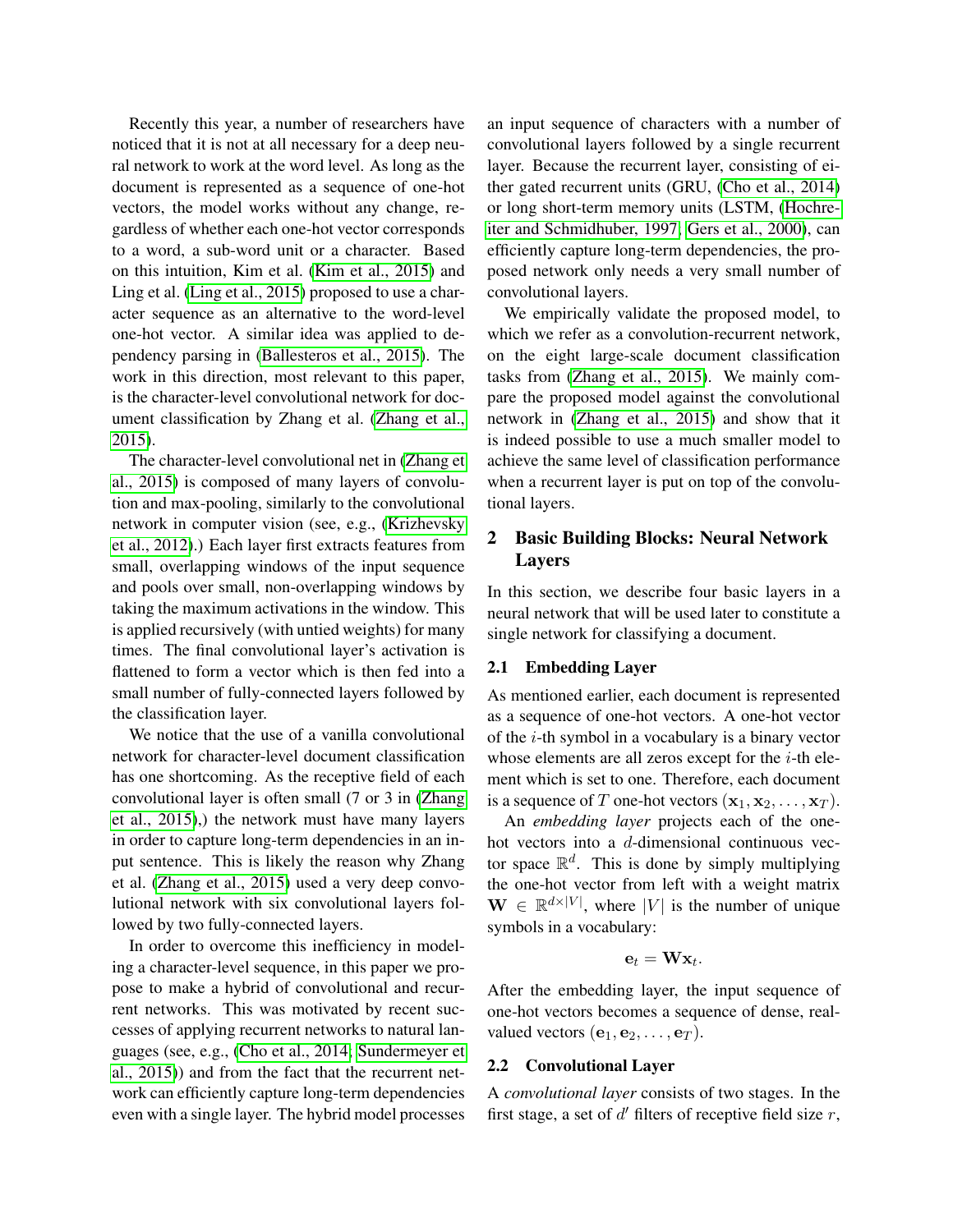$\mathbf{F} \in \mathbb{R}^{d' \times r}$ , is applied to the input sequence:

$$
\mathbf{f}_t = \phi(\mathbf{F}\left[\mathbf{e}_{t-(r/2)+1}; \ldots; \mathbf{e}_t; \ldots, \mathbf{e}_{t+(r/2)}\right]),
$$

where  $\phi$  is a nonlinear activation function such as tanh or a rectifier. This is done for every time step of the input sequence, resulting in a sequence  $F =$  $({\bf f}_1, {\bf f}_2, \ldots, {\bf f}_T).$ 

The resulting sequence F is *max-pooled* with size  $r^{\prime}$ :

$$
\mathbf{f}'_t = \max\left(\mathbf{f}_{(t-1)\times r'+1}, \ldots, \mathbf{f}_{t\times r'}\right),
$$

where max applies for each element of the vectors, resulting in a sequence

$$
F'=(\mathbf{f}'_1, \mathbf{f}'_2, \ldots, \mathbf{f}'_{T/r'}).
$$

## <span id="page-2-0"></span>2.3 Recurrent Layer

A *recurrent layer* consists of a recursive function f which takes as input one input vector and the previous hidden state, and returns the new hidden state:

$$
\mathbf{h}_t = f(\mathbf{x}_t, \mathbf{h}_{t-1}),
$$

where  $x_t \in \mathbb{R}^d$  is one time step from the input sequence  $(\mathbf{x}_1, \mathbf{x}_2, \dots, \mathbf{x}_T)$ .  $\mathbf{h}_0 \in \mathbb{R}^{d'}$  is often initialized as an all-zero vector.

Recursive Function The most naive recursive function is implemented as

$$
\mathbf{h}_t = \tanh\left(\mathbf{W}_x \mathbf{x}_t + \mathbf{U}_h \mathbf{h}_{t-1}\right),\,
$$

where  $\mathbf{W}_x \in \mathbb{R}^{d' \times d}$  and  $\mathbf{U}_h \in \mathbb{R}^{d' \times d'}$  are the weight matrices. This naive recursive function however is known to suffer from the problem of vanishing gradient [\(Bengio et al., 1994;](#page-8-12) [Hochreiter et al., 2001\)](#page-8-13).

More recently it is common to use a more complicated function that learns to control the flow of information so as to prevent the vanishing gradient and allows the recurrent layer to more easily capture long-term dependencies. Long short-term memory (LSTM) unit from [\(Hochreiter and Schmidhuber,](#page-8-10) [1997;](#page-8-10) [Gers et al., 2000\)](#page-8-11) is a representative example.

The LSTM unit consists of four sub-units–input, output, forget gates and candidate memory cell, which are computed by

$$
\mathbf{i}_t = \sigma \left( \mathbf{W}_i \mathbf{x}_t + \mathbf{U}_i \mathbf{h}_{t-1} \right),
$$
  
\n
$$
\mathbf{o}_t = \sigma \left( \mathbf{W}_o \mathbf{x}_t + \mathbf{U}_o \mathbf{h}_{t-1} \right),
$$
  
\n
$$
\mathbf{f}_t = \sigma \left( \mathbf{W}_f \mathbf{x}_t + \mathbf{U}_f \mathbf{h}_{t-1} \right),
$$
  
\n
$$
\tilde{\mathbf{c}}_t = \tanh \left( \mathbf{W}_c \mathbf{x}_t + \mathbf{U}_c \mathbf{h}_{t-1} \right).
$$

Based on these, the LSTM unit first computes the memory cell:

$$
\mathbf{c}_t = \mathbf{i}_t \odot \tilde{\mathbf{c}}_t + \mathbf{f}_t \odot \mathbf{c}_{t-1},
$$

and computes the output, or activation:

$$
\mathbf{h}_t = \mathbf{o}_t \odot \tanh(\mathbf{c}_t).
$$

The resulting sequence from the recurrent layer is then

$$
(\mathbf{h}_1, \mathbf{h}_2, \ldots, \mathbf{h}_T),
$$

where  $T$  is the length of the input sequence to the layer.

Bidirectional Recurrent Layer One property of the recurrent layer is that there is imbalance in the amount of information seen by the hidden states at different time steps. The earlier hidden states only observe a few vectors from the lower layer, while the later ones are computed based on the most of the lower-layer vectors. This can be easily alleviated by having a bidirectional recurrent layer which is composed of two recurrent layers working in opposite directions. This layer will return two sequences of hidden states from the forward and reverse recurrent layers, respectively.

#### 2.4 Classification Layer

A *classification layer* is in essence a logistic regression classifier. Given a fixed-dimensional input from the lower layer, the classification layer affinetransforms it followed by a *softmax* activation function [\(Bridle, 1990\)](#page-8-14) to compute the predictive probabilities for all the categories. This is done by

$$
p(y = k|X) = \frac{\exp(\mathbf{w}_k^{\top} \mathbf{x} + b_k)}{\sum_{k'=1}^{K} \exp(\mathbf{w}_{k'}^{\top} \mathbf{x} + b_{k'})},
$$

where  $w_k$ 's and  $b_k$ 's are the weight and bias vectors. We assume there are K categories.

It is worth noting that this classification layer takes as input a *fixed-dimensional* vector, while the recurrent layer or convolutional layer returns a variable-length sequence of vectors (the length determined by the input sequence). This can be addressed by either simply max-pooling the vectors [\(Kim, 2014\)](#page-8-0) over the time dimension (for both convolutional and recurrent layers), taking the last hidden state (for recurrent layers) or taking the last hidden states of the forward and reverse recurrent networks (for bidirectional recurrent layers.)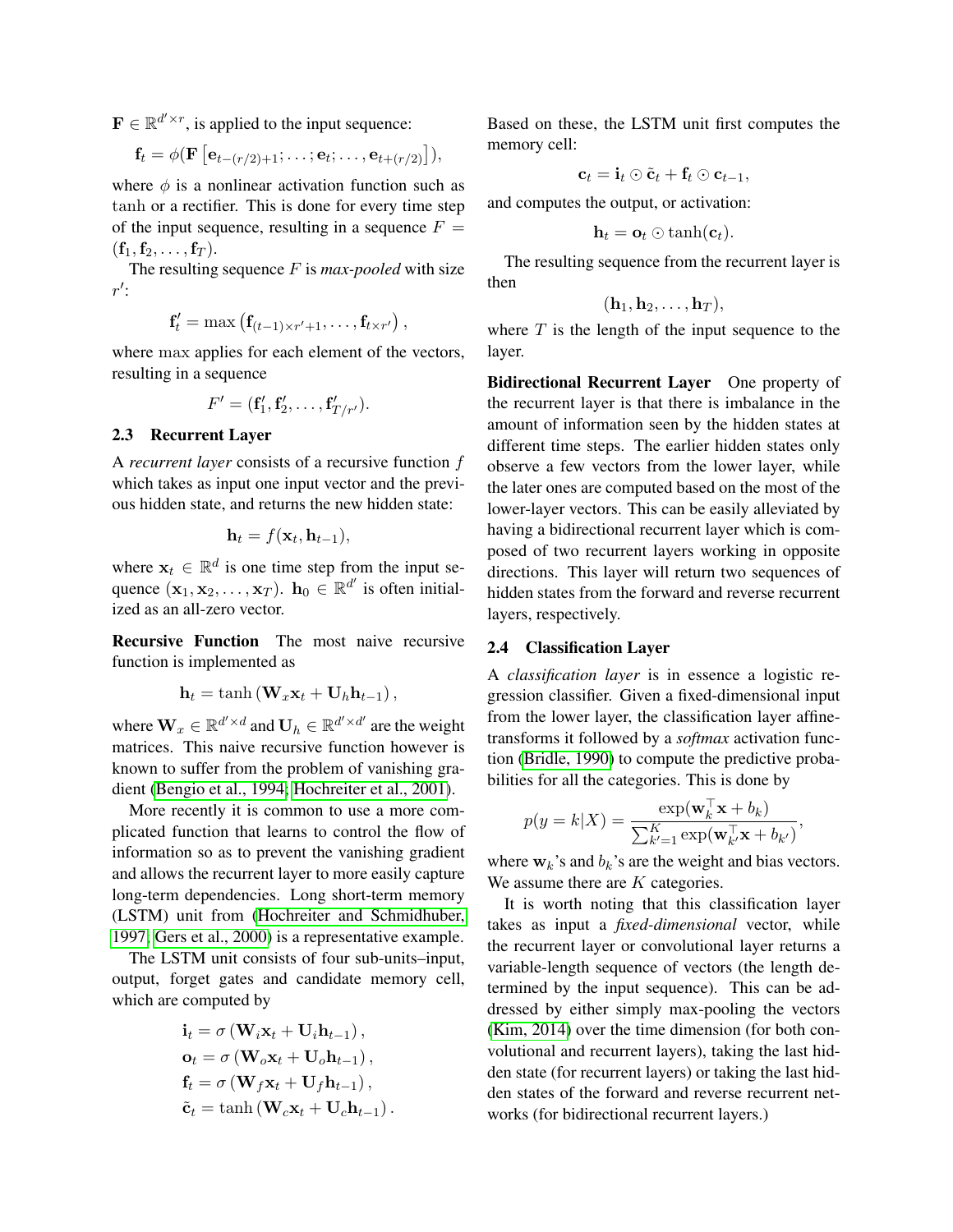## 3 Character-Level Convolutional-Recurrent Network

In this section, we propose a hybrid of convolutional and recurrent networks for character-level document classification.

## <span id="page-3-1"></span>3.1 Motivation

One basic motivation for using the convolutional layer is that it learns to extract higher-level features that are invariant to local translation. By stacking multiple convolutional layers, the network can extract higher-level, abstract, (locally) translationinvariant features from the input sequence, in this case the document, efficiently.

Despite this advantage, we noticed that it requires many layers of convolution to capture long-term dependencies, due to the locality of the convolution and pooling (see Sec. [2.2.](#page-1-0)) This becomes more severe as the length of the input sequence grows, and in the case of character-level modeling, it is usual for a document to be a sequence of hundreds or thousands of characters. Ultimately, this leads to the need for a very deep network having many convolutional layers.

Contrary to the convolutional layer, the recurrent layer from Sec. [2.3](#page-2-0) is able to capture long-term dependencies even when there is only a single layer. This is especially true in the case of a bidirectional recurrent layer, because each hidden state is computed based on the whole input sequence. However, the recurrent layer is computationally more expensive. The computational complexity grows linearly with respect to the length of the input sequence, and most of the computations need to be done sequentially. This is in contrast to the convolutional layer for which computations can be efficiently done in parallel.

Based on these observations, we propose to combine the convolutional and recurrent layers into a single model so that this network can capture longterm dependencies in the document more efficiently for the task of classification.

#### 3.2 Model Description

The proposed model, to which we refer as a convolution-recurrent network (ConvRec), starts



<span id="page-3-0"></span>Figure 1: Graphical illustration of (a) the convolutional network and (b) the proposed convolution-recurrent network for character-level document classification.

with a one-hot sequence input

$$
X = (\mathbf{x}_1, \mathbf{x}_2, \dots, \mathbf{x}_T).
$$

This input sequence is turned into a sequence of dense, real-valued vectors

$$
E=(\mathbf{e}_1, \mathbf{e}_2, \ldots, \mathbf{e}_T)
$$

using the *embedding layer* from Sec. [2.1.](#page-1-1)

We apply multiple *convolutional layers* (Sec. [2.2\)](#page-1-0) to  $E$  to get a shorter sequence of feature vectors:

$$
F=(\mathbf{f}_1,\mathbf{f}_2,\ldots,\mathbf{f}_{T'}).
$$

This feature vector is then fed into a *bidirectional recurrent layer* (Sec. [2.3\)](#page-2-0), resulting in two sequences

$$
H_{\text{forward}} = (\overrightarrow{\mathbf{h}}_1, \overrightarrow{\mathbf{h}}_2, \dots, \overrightarrow{\mathbf{h}}_{T'}),
$$
  

$$
H_{\text{reverse}} = (\overleftarrow{\mathbf{h}}_1, \overleftarrow{\mathbf{h}}_2, \dots, \overleftarrow{\mathbf{h}}_{T'}).
$$

We take the last hidden states of both directions and concatenate them to form a fixed-dimensional vector:

$$
\mathbf{h}=\left[\overrightarrow{\mathbf{h}}_{T'};\overleftarrow{\mathbf{h}}_{1}\right].
$$

Finally, the fixed-dimensional vector h is fed into the *classification layer* to compute the predictive probabilities  $p(y = k|X)$  of all the categories  $k =$  $1, \ldots, K$  given the input sequence X.

See Fig. [1](#page-3-0) (b) for the graphical illustration of the proposed model.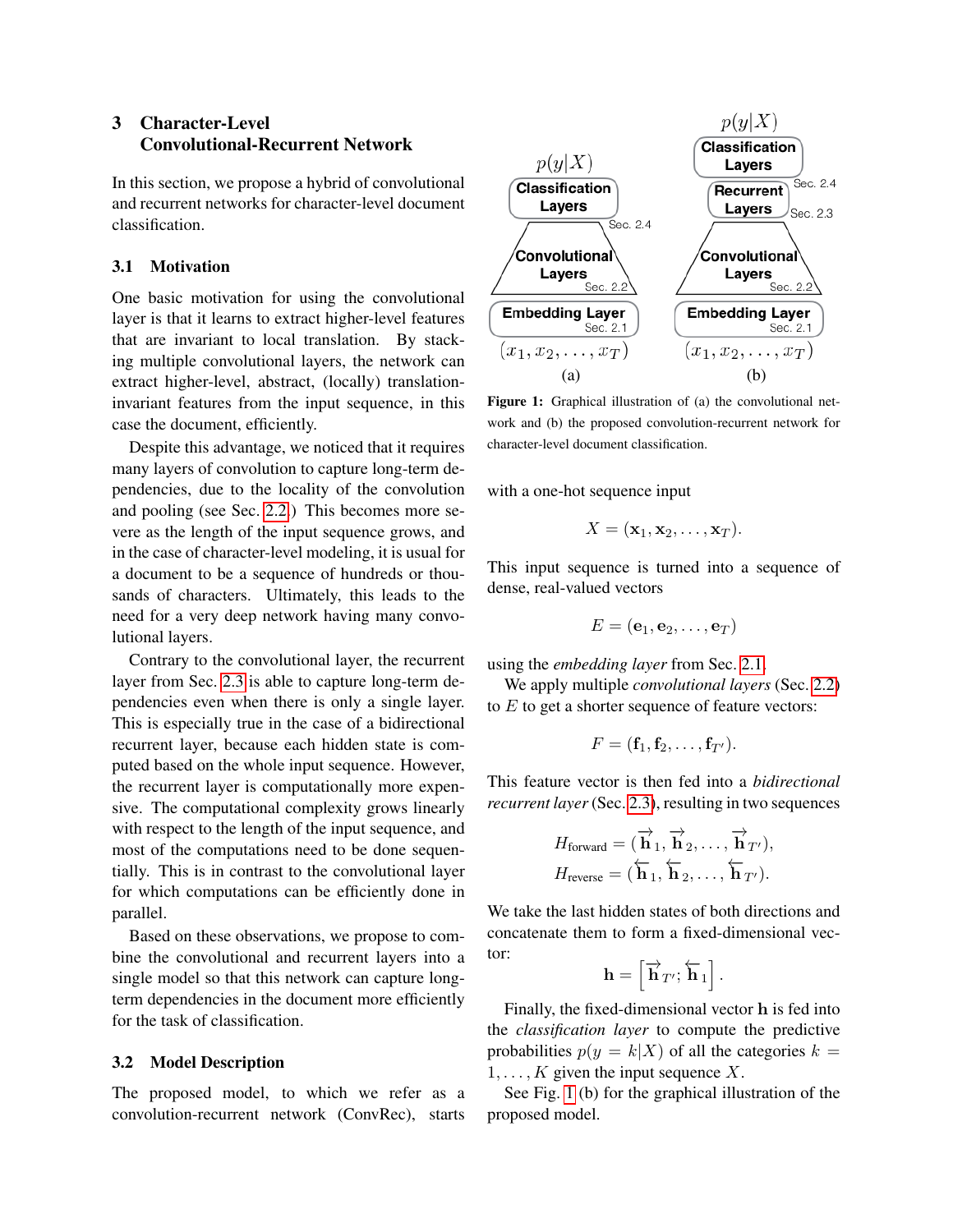| Data set               | <b>Classes</b> | Task                         | <b>Training size</b> | <b>Test size</b> |
|------------------------|----------------|------------------------------|----------------------|------------------|
| AG's news              | $\overline{4}$ | news categorization          | 120,000              | 7,600            |
| Sogou news             |                | news categorization          | 450,000              | 60,000           |
| <b>DBPedia</b>         | 14             | ontology classification      | 560,000              | 70,000           |
| Yelp review polarity   | 2              | sentiment analysis           | 560,000              | 38,000           |
| Yelp review full       |                | sentiment analysis           | 650,000              | 50,000           |
| Yahoo! Answers         | 10             | question type classification | 1,400,000            | 60,000           |
| Amazon review polarity | 2              | sentiment analysis           | 3,600,000            | 400,000          |
| Amazon review full     |                | sentiment analysis           | 3,000,000            | 650,000          |

<span id="page-4-0"></span>Table 1: Data sets summary.

## 3.3 Related Work

Convolutional network for document classification The convolutional networks for document classification, proposed earlier in [\(Kim, 2014;](#page-8-0) [Zhang et al., 2015\)](#page-9-0) and illustrated in Fig. [1](#page-3-0) (a), is almost identical to the proposed model. One major difference is the lack of the recurrent layer in their models. Their model consists of the embedding layer, a number of convolutional layers followed by the classification layer only.

Recurrent network for document classification Carrier and Cho in [\(Carrier and Cho, 2014\)](#page-8-3) give a tutorial on using a recurrent neural network for sentiment analysis which is one type of document classification. Unlike the convolution-recurrent network proposed in this paper, they do not use any convolutional layer in their model. Their model starts with the embedding layer followed by the recurrent layer. The hidden states from the recurrent layer are then averaged and fed into the classification layer.

Hybrid model: Conv-GRNN Perhaps the most related work is the convolution-gated recurrent neural net (Conv-GRNN) from [\(Tang et al., 2015\)](#page-8-15). They proposed a hierarchical processing of a document. In their model, either a convolutional network or a recurrent network is used to extract a feature vector from each sentence, and another (bidirectional) recurrent network is used to extract a feature vector of the document by reading the sequence of sentence vectors. This document vector is used by the classification layer.

The major difference between their approach and the proposed ConvRec is in the purpose of combining the convolutional network and recurrent network. In their model, the convolutional network is strictly constrained to model each sentence, and the recurrent network to model inter-sentence structures. On the other hand, the proposed ConvRec network uses a recurrent layer in order to assist the convolutional layers to capture long-term dependencies (across the whole document) more efficiently. These are orthogonal to each other, and it is possible to plug in the proposed ConvRec as a sentence feature extraction module in the Conv-GRNN from [\(Tang et al., 2015\)](#page-8-15). Similarly, it is possible to use the proposed ConvRec as a composition function for the sequence of sentence vectors to make computation more efficient, especially when the input document consists of many sentences.

Recursive Neural Networks A recursive neural network has been applied to sentence classification earlier (see, e.g., [\(Socher et al., 2013\)](#page-8-2).) In this approach, a composition function is defined and recursively applied at each node of the parse tree of an input sentence to eventually extract a feature vector of the sentence. This model family is heavily dependent on an external parser, unlike all the other models such as the ConvRec proposed here as well as other related models described above. It is also not trivial to apply the recursive neural network to documents which consist of multiple sentences. We do not consider this family of recursive neural networks directly related to the proposed model.

## 4 Experiment Settings

## 4.1 Task Description

We validate the proposed model on eight large-scale document classification tasks from [\(Zhang et al.,](#page-9-0)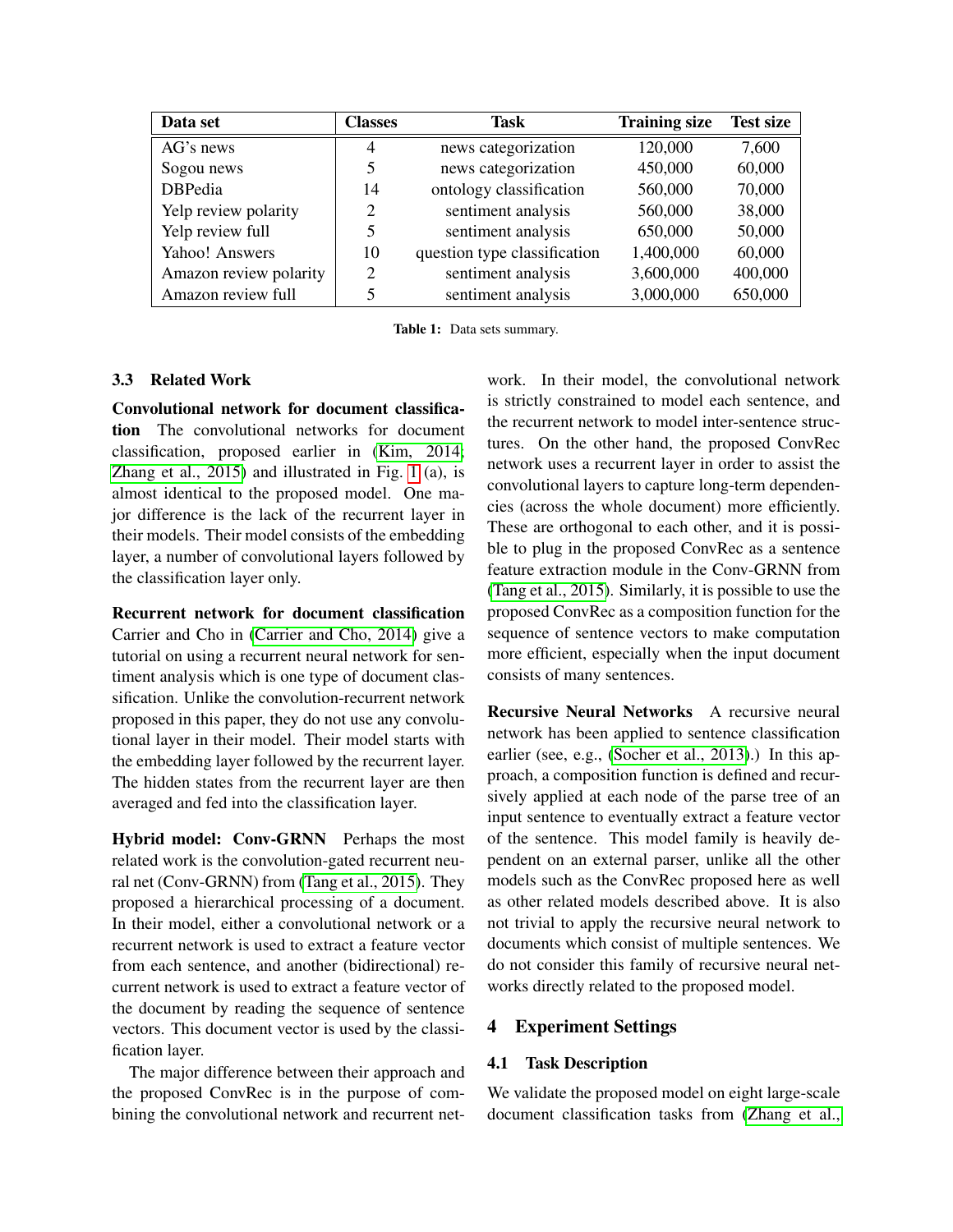|        | <b>Embedding Layer</b><br>Sec. 2.1 |    | <b>Convolutional Layer</b> |               |           |          | <b>Recurrent Layer</b> |  |
|--------|------------------------------------|----|----------------------------|---------------|-----------|----------|------------------------|--|
| Model  |                                    |    | Sec. 2.2                   |               |           | Sec. 2.3 |                        |  |
|        |                                    | a. | d'                         | r             |           | (/)      |                        |  |
| C2R1DD | 96                                 | 8  | D                          | 5,3           | 2,2       | ReLU     | D                      |  |
| C3R1DD |                                    |    |                            | 5,5,3         | 2,2,2     |          |                        |  |
| C4R1DD |                                    |    |                            | 5,5,3,3       | 2,2,2,2   |          |                        |  |
| C5R1DD |                                    |    |                            | 5, 5, 3, 3, 3 | 2,2,2,1,2 |          |                        |  |

<span id="page-5-0"></span>Table 2: Different architectures tested in this paper.

[2015\)](#page-9-0). The sizes of the data sets range from 200,000 to 4,000,000 documents. These tasks include sentiment analysis (Yelp reviews, Amazon reviews), ontology classification (DBPedia), question type classification (Yahoo! Answers), and news categorization (AG's news, Sogou news).

Data Sets A summary of the statistics for each data set is listed in Table [1.](#page-4-0) There are equal number of examples in each class for both training and test sets. DBPedia data set, for example, has 40,000 training and 5,000 test examples per class. For more detailed information on the data set construction process, see [\(Zhang et al., 2015\)](#page-9-0).

## 4.2 Model Settings

Referring to Sec. [2.1,](#page-1-1) the vocabulary  $V$  for our experiments consists of 96 characters including all upper-case and lower-case letters, digits, common punctuation marks, and spaces. Character embedding size  $d$  is set to 8.

As described in Sec. [3.1,](#page-3-1) we believe by adding recurrent layers, one can effectively reduce the number of convolutional layers needed in order to capture long-term dependencies. Thus for each data set, we consider models with two to five convolutional layers. Following notations in Sec. [2.2,](#page-1-0) each layer has  $d' = 128$  filters. For AG's news and Yahoo! Answers, we also experiment larger models with 1,024 filters in the convolutional layers. Receptive field size  $r$  is either five or three depending on the depth. Max pooling size  $r'$  is set to 2. Rectified linear units (ReLUs, [\(Glorot et al., 2011\)](#page-8-16)) are used as activation functions in the convolutional layers. The recurrent layer (Sec. [2.3\)](#page-2-0) is fixed to a single layer of bidirectional LSTM for all models. Hidden states dimension  $d'$  is set to 128. More detailed setups are described in Table [2.](#page-5-0)

Dropout [\(Srivastava et al., 2014\)](#page-8-17) is an effective way to regularize deep neural networks. We apply dropout after the last convolutional layer as well as after the recurrent layer. Without dropout, the inputs to the recurrent layer  $x_t$ 's are

$$
\mathbf{x}_t = \mathbf{f}'_t
$$

where  $f'_t$  is the t-th output from the last convolutional layer defined in Sec. [2.2.](#page-1-0) After adding dropout, we have

$$
r_t^i \sim \text{Bernoulli}(p)
$$

$$
\mathbf{x}_t = \mathbf{r}_t \odot \mathbf{f}_t'
$$

p is the dropout probability which we set to 0.5;  $r_t^i$ is the *i*-th component of the binary vector  $\mathbf{r}_t \in \mathbb{R}^{d'}$ .

#### 4.3 Training and Validation

For each of the data sets, we randomly split the full training examples into training and validation. The validation size is the same as the corresponding test size and is balanced in each class.

The models are trained by minimizing the following regularized negative log-likelihood or cross entropy loss.  $X$ 's and  $y$ 's are document character sequences and their corresponding observed class assignments in the training set  $D$ . w is the collection of model weights. Weight decay is applied with  $\lambda = 5 \times 10^{-4}$ .

$$
l = -\sum_{X,y \in D} \log(p(y|X)) + \frac{\lambda}{2} ||\mathbf{w}||^2
$$

We train our models using AdaDelta [\(Zeiler,](#page-8-18) [2012\)](#page-8-18) with  $\rho = 0.95$ ,  $\epsilon = 10^{-5}$  and a batch size of 128. Examples are padded to the longest sequence in each batch and masks are generated to help identify the padded region. The corresponding masks of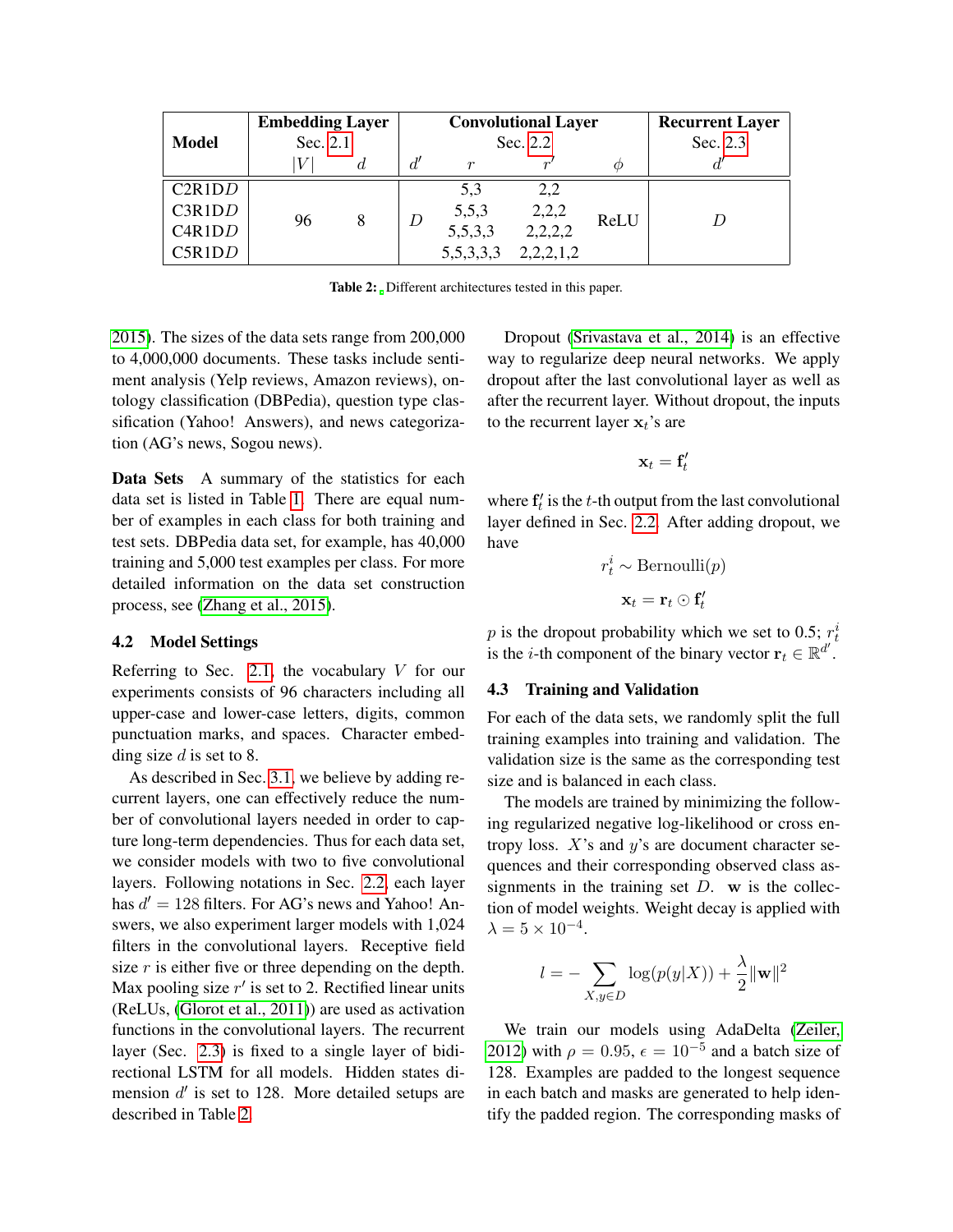|                |       |       | Our Model                                       |          |               | (Zhang et al., 2015) |          |               |  |
|----------------|-------|-------|-------------------------------------------------|----------|---------------|----------------------|----------|---------------|--|
| Data set       | # Ex. | # Cl. | <b>Network</b>                                  | # Params | Error $(\% )$ | <b>Network</b>       | # Params | Error $(\% )$ |  |
| AG             | 120k  | 4     | C <sub>2</sub> R <sub>1</sub> D <sub>1024</sub> | 20M      | 8.39/8.64     | C6F2D1024            | 27M      | $-19.85$      |  |
| Sogou          | 450k  | 5     | C3R1D128                                        | .4M      | 4.82/4.83     | $C6F2D1024*$         | 27M      | $-74.88$      |  |
| <b>DBPedia</b> | 560k  | 14    | C <sub>2</sub> R <sub>1</sub> D <sub>128</sub>  | .3M      | 1.46/1.43     | C6F2D1024            | 27M      | $-1.66$       |  |
| Yelp P.        | 560k  | 2     | C <sub>2</sub> R <sub>1</sub> D <sub>128</sub>  | .3M      | 5.50/5.51     | C6F2D1024            | 27M      | $-15.25$      |  |
| Yelp F.        | 650k  | 5     | C2R1D128                                        | .3M      | 38.00/38.18   | C6F2D1024            | 27M      | $-138.40$     |  |
| Yahoo A.       | 1.4M  | 10    | C <sub>2</sub> R <sub>1</sub> D <sub>1024</sub> | 20M      | 28.62/28.26   | $C6F2D1024*$         | 27M      | $-129.55$     |  |
| Amazon P.      | 3.6M  | 2     | C3R1D128                                        | .4M      | 5.64/5.87     | $C6F2D256*$          | 2.7M     | $-15.50$      |  |
| Amazon F.      | 3.0M  | 5     | C3R1D128                                        | .4M      | 40.30/40.77   | $C6F2D256*$          | 2.7M     | $-140.53$     |  |

<span id="page-6-0"></span>Table 3: Results on character-level document classification. CCRRFFDD refers to a network with C convolutional layers, R recurrent layers, F fully-connected layers and D dimensional feature vectors.  $\star$  denotes a model which does not distinguish between lower-case and upper-case letters. We only considered the character-level models without using Thesaraus-based data augmentation. We report both the validation and test errors. In our case, the network architecture for each dataset was selected based on the validation errors. The numbers of parameters are approximate.

the outputs from convolutional layers can be computed analytically and are used by the recurrent layer to properly ignore padded inputs. The gradient of the cost function is computed with backpropagation through time (BPTT, [\(Werbos, 1990\)](#page-8-19)). If the gradient has an L2 norm larger than 5, we rescale the gradient by a factor of  $\frac{5}{\|\mathbf{g}\|_2}$ . i.e.

$$
\mathbf{g}_c = \mathbf{g} \cdot \min\left(1, \frac{5}{\|\mathbf{g}\|_2}\right)
$$

where  $\mathbf{g} = \frac{\mathrm{d}l}{\mathrm{d}\mathbf{w}}$  $\frac{dl}{dw}$  and  $g_c$  is the clipped gradient.

Early stopping strategy is employed to prevent overfitting. Before training, we set an initial patience value. At each epoch, we calculate and record the validation loss. If it is lower than the current lowest validation loss by 0.5%, we extend patience by two. Training stops when the number of epochs is larger than patience. We report the test error rate evaluated using the model with the lowest validation error.

## 5 Results and Analysis

Experimental results are listed in Table [3.](#page-6-0) We compare to the best character-level convolutional model without data augmentation from [\(Zhang et al., 2015\)](#page-9-0) on each data set. Our model achieves comparable performances for all the eight data sets with significantly less parameters. Specifically, it performs better on AG's news, Sogou news, DBPedia, Yelp review full, and Yahoo! Answers data sets.

Number of classes Fig. [2](#page-7-0) (a) shows how relative performance of our model changes with respect to the number of classes. It is worth noting that as the number of classes increases, our model achieves better results compared to convolution-only models. For example, our model has a much lower test error on DBPedia which has 14 classes, but it scores worse on Yelp review polarity and Amazon review polarity both of which have only two classes. Our conjecture is that more detailed and complete information needs to be preserved from the input text for the model to assign one of many classes to it. The convolution-only model likely loses detailed local features because it has more pooling layers. On the other hand, the proposed model with less pooling layers can better maintain the detailed information and hence performs better when such needs exist.

Number of training examples Although it is less significant, Fig. [2](#page-7-0) (b) shows that the proposed model generally works better compared to the convolutiononly model when the data size is small. Considering the difference in the number of parameters, we suspect that because the proposed model is more compact, it is less prone to overfitting. Therefore it generalizes better when the training size is limited.

Number of convolutional layers An interesting observation from our experiments is that the model accuracy does not always increase with the number of convolutional layers. Performances peak at two or three convolutional layers and decrease if we add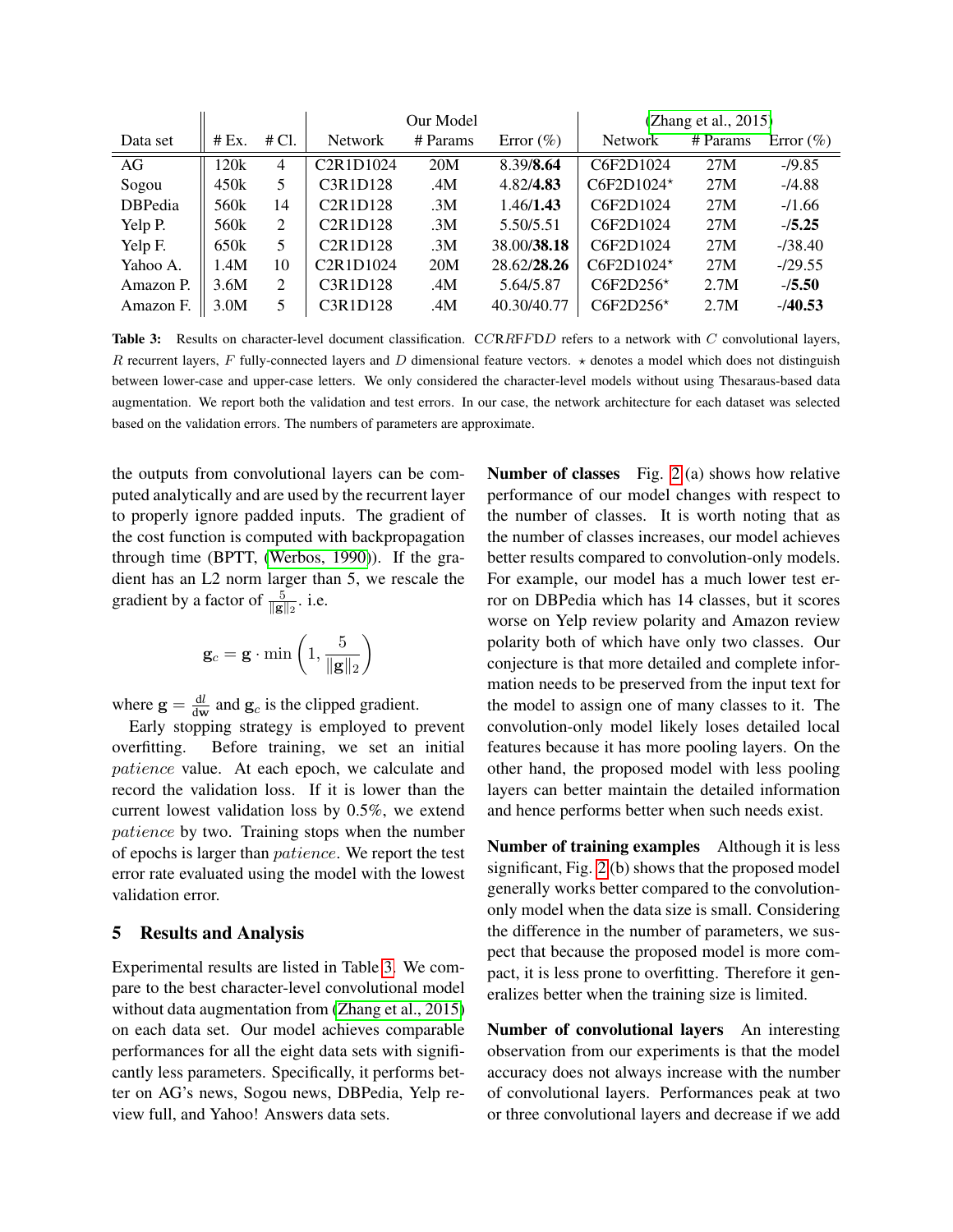

<span id="page-7-0"></span>Figure 2: Relative test performance of the proposed model compared to the convolution-only model w.r.t. (a) the number of classes and (b) the size of training set. Lower is better.

more to the model. As more convolutional layers produce longer character n-grams, this indicates that there is an optimal level of local features to be fed into the recurrent layer. Also, as discussed above, more pooling layers likely lead to the lost of detailed information which in turn affects the ability of the recurrent layer to capture long-term dependencies.

Number of filters We experiment large models with 1,024 filters on AG's news and Yahoo! Answers data sets. Although adding more filters in the convolutional layers does help with the model performances on these two data sets, the gains are limited compared to the increased number of parameters. Validation error improves from 8.75% to 8.39% for AG's news and from 29.48% to 28.62% for Yahoo! Answers at the cost of a 70 times increase in the number of model parameters.

Note that in our model we set the number of filters in the convolutional layers to be the same as the dimension of the hidden states in the recurrent layer. It is possible to use more filters in the convolutional layers while keeping the recurrent layer dimension the same to potentially get better performances with less sacrifice of the number of parameters.

## 6 Conclusion

In this paper, we proposed a hybrid model that processes an input sequence of characters with a number of convolutional layers followed by a single recurrent layer. The proposed model is able to encode documents from character level capturing sub-word information.

We validated the proposed model on eight large scale document classification tasks. The model achieved comparable results with much less convolutional layers compared to the convolution-only architecture. We further discussed several aspects that affect the model performance. The proposed model generally performs better when number of classes is large, training size is small, and when the number of convolutional layers is set to two or three.

The proposed model is a general encoding architecture that is not limited to document classification tasks or natural language inputs. For example, [\(Chen et al., 2015;](#page-8-20) [Visin et al., 2015\)](#page-8-21) combined convolution and recurrent layers to tackle image segmentation tasks; [\(Sainath et al., 2015\)](#page-8-22) applied a similar model to do speech recognition. It will be interesting to see future research on applying the architecture to other applications such as machine translation and music information retrieval. Using recurrent layers as substitutes for pooling layers to potentially reduce the lost of detailed local information is also a direction that worth exploring.

## Acknowledgments

This work is done as a part of the course DS-GA 1010-001 Independent Study in Data Science at the Center for Data Science, New York University.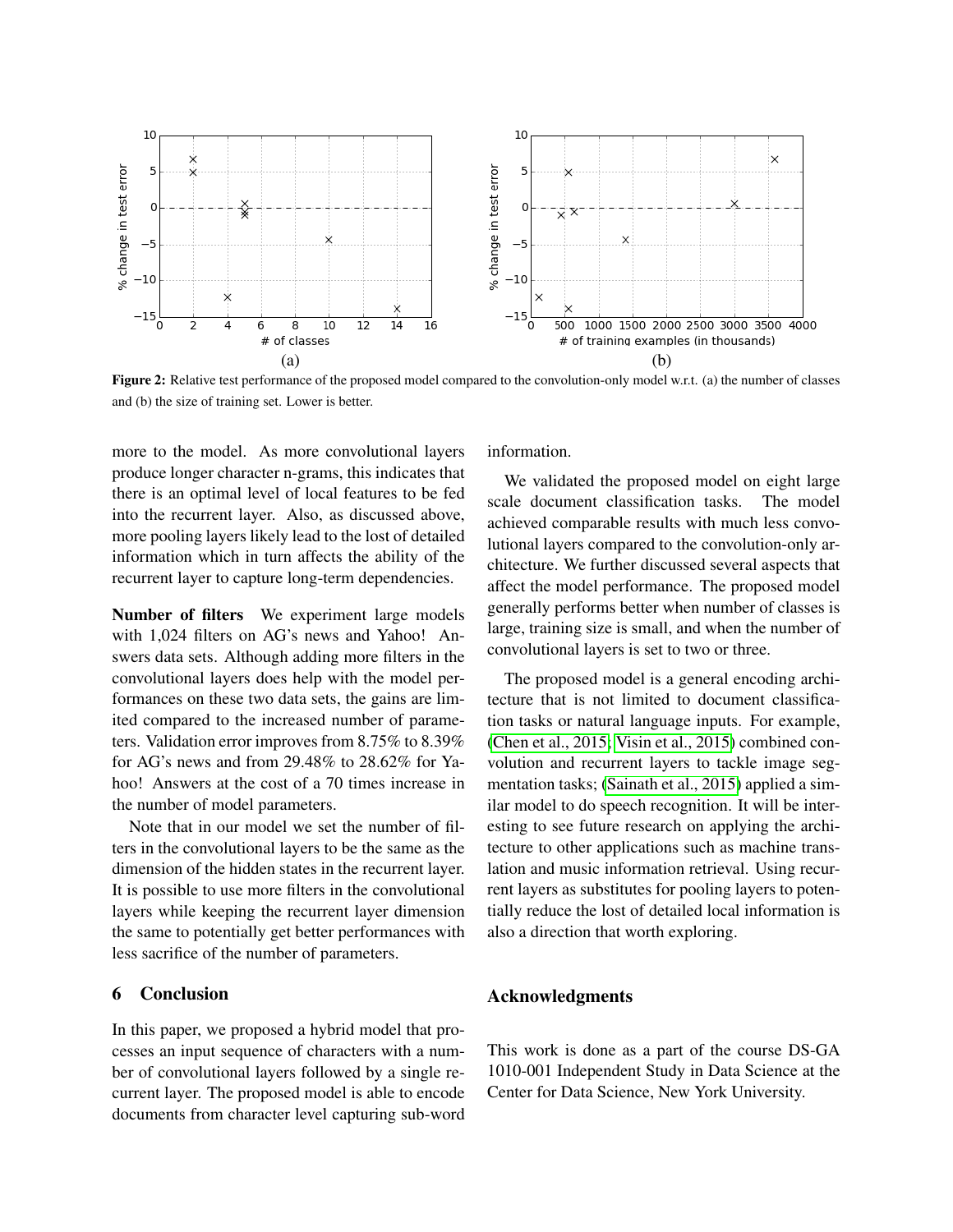## References

- <span id="page-8-6"></span>[Ballesteros et al.2015] Miguel Ballesteros, Chris Dyer, and Noah A Smith. 2015. Improved transition-based parsing by modeling characters instead of words with lstms. *arXiv preprint arXiv:1508.00657*.
- <span id="page-8-12"></span>[Bengio et al.1994] Yoshua Bengio, Patrice Simard, and Paolo Frasconi. 1994. Learning long-term dependencies with gradient descent is difficult. *Neural Networks, IEEE Transactions on*, 5(2):157–166.
- <span id="page-8-14"></span>[Bridle1990] John S Bridle. 1990. Probabilistic interpretation of feedforward classification network outputs, with relationships to statistical pattern recognition. In *Neurocomputing*, pages 227–236. Springer.
- <span id="page-8-3"></span>[Carrier and Cho2014] Pierre Luc Carrier and Kyunghyun Cho. 2014. LSTM networks for sentiment analysis. Deep Learning Tutorials.
- <span id="page-8-20"></span>[Chen et al.2015] Liang-Chieh Chen, Jonathan T. Barron, George Papandreou, Kevin Murphy, and Alan L. Yuille. 2015. Semantic image segmentation with task-specific edge detection using cnns and a discriminatively trained domain transform. *CoRR*, abs/1511.03328.
- <span id="page-8-8"></span>[Cho et al.2014] Kyunghyun Cho, Bart van Merrienboer, Caglar Gulcehre, Fethi Bougares, Holger Schwenk, and Yoshua Bengio. 2014. Learning phrase representations using rnn encoder-decoder for statistical machine translation. In *Conference on Empirical Methods in Natural Language Processing (EMNLP 2014)*.
- <span id="page-8-11"></span>[Gers et al. 2000] Felix A Gers, Jürgen Schmidhuber, and Fred Cummins. 2000. Learning to forget: Continual prediction with lstm. *Neural computation*, 12(10):2451–2471.
- <span id="page-8-16"></span>[Glorot et al.2011] Xavier Glorot, Antoine Bordes, and Yoshua Bengio. 2011. Deep sparse rectifier neural networks. In Geoffrey J. Gordon and David B. Dunson, editors, *Proceedings of the Fourteenth International Conference on Artificial Intelligence and Statistics (AISTATS-11)*, volume 15, pages 315–323. Journal of Machine Learning Research - Workshop and Conference Proceedings.
- <span id="page-8-10"></span>[Hochreiter and Schmidhuber1997] Sepp Hochreiter and Jürgen Schmidhuber. 1997. Long short-term memory. *Neural computation*, 9(8):1735–1780.
- <span id="page-8-13"></span>[Hochreiter et al.2001] Sepp Hochreiter, Yoshua Bengio, Paolo Frasconi, and Jfirgen Schmidhuber. 2001. *Gradient flow in recurrent nets: the difficulty of learning long-term dependencies*, volume 1. IEEE.
- <span id="page-8-4"></span>[Kim et al.2015] Yoon Kim, Yacine Jernite, David Sontag, and Alexander M Rush. 2015. Characteraware neural language models. *arXiv preprint arXiv:1508.06615*.
- <span id="page-8-0"></span>[Kim2014] Yoon Kim. 2014. Convolutional neural networks for sentence classification. *arXiv preprint arXiv:1408.5882*.
- <span id="page-8-7"></span>[Krizhevsky et al.2012] Alex Krizhevsky, Ilya Sutskever, and Geoffrey E. Hinton. 2012. Imagenet classification with deep convolutional neural networks. In F. Pereira, C.J.C. Burges, L. Bottou, and K.Q. Weinberger, editors, *Advances in Neural Information Processing Systems 25*, pages 1097–1105. Curran Associates, Inc.
- <span id="page-8-5"></span>[Ling et al.2015] Wang Ling, Tiago Luís, Luís Marujo, Ramón Fernandez Astudillo, Silvio Amir, Chris Dyer, Alan W Black, and Isabel Trancoso. 2015. Finding function in form: Compositional character models for open vocabulary word representation. *arXiv preprint arXiv:1508.02096*.
- <span id="page-8-1"></span>[Mesnil et al.2014] Grégoire Mesnil, Marc'Aurelio Ranzato, Tomas Mikolov, and Yoshua Bengio. 2014. Ensemble of generative and discriminative techniques for sentiment analysis of movie reviews. *arXiv preprint arXiv:1412.5335*.
- <span id="page-8-22"></span>[Sainath et al.2015] T.N. Sainath, O. Vinyals, A. Senior, and H. Sak. 2015. Convolutional, long short-term memory, fully connected deep neural networks. In *Acoustics, Speech and Signal Processing (ICASSP), 2015 IEEE International Conference on*, pages 4580– 4584, April.
- <span id="page-8-2"></span>[Socher et al.2013] Richard Socher, Alex Perelygin, Jean Y Wu, Jason Chuang, Christopher D Manning, Andrew Y Ng, and Christopher Potts Potts. 2013. Recursive deep models for semantic compositionality over a sentiment treebank. In *EMNLP*.
- <span id="page-8-17"></span>[Srivastava et al.2014] Nitish Srivastava, Geoffrey Hinton, Alex Krizhevsky, Ilya Sutskever, and Ruslan Salakhutdinov. 2014. Dropout: A simple way to prevent neural networks from overfitting. *Journal of Machine Learning Research*, 15:1929–1958.
- <span id="page-8-9"></span>[Sundermeyer et al.2015] Martin Sundermeyer, Hermann Ney, and Ralf Schluter. 2015. From feedforward to recurrent lstm neural networks for language modeling. *Audio, Speech, and Language Processing, IEEE/ACM Transactions on*, 23(3):517–529.
- <span id="page-8-15"></span>[Tang et al.2015] Duyu Tang, Bing Qin, and Ting Liu. 2015. Document modeling with gated recurrent neural network for sentiment classification. In *Proceedings of the 2015 Conference on Empirical Methods in Natural Language Processing*, pages 1422–1432.
- <span id="page-8-21"></span>[Visin et al.2015] Francesco Visin, Kyle Kastner, Aaron C. Courville, Yoshua Bengio, Matteo Matteucci, and KyungHyun Cho. 2015. Reseg: A recurrent neural network for object segmentation. *CoRR*, abs/1511.07053.
- <span id="page-8-19"></span>[Werbos1990] P. Werbos. 1990. Backpropagation through time: what does it do and how to do it. In *Proceedings of IEEE*, volume 78, pages 1550–1560.
- <span id="page-8-18"></span>[Zeiler2012] Matthew D. Zeiler. 2012. ADADELTA: an adaptive learning rate method. *CoRR*, abs/1212.5701.